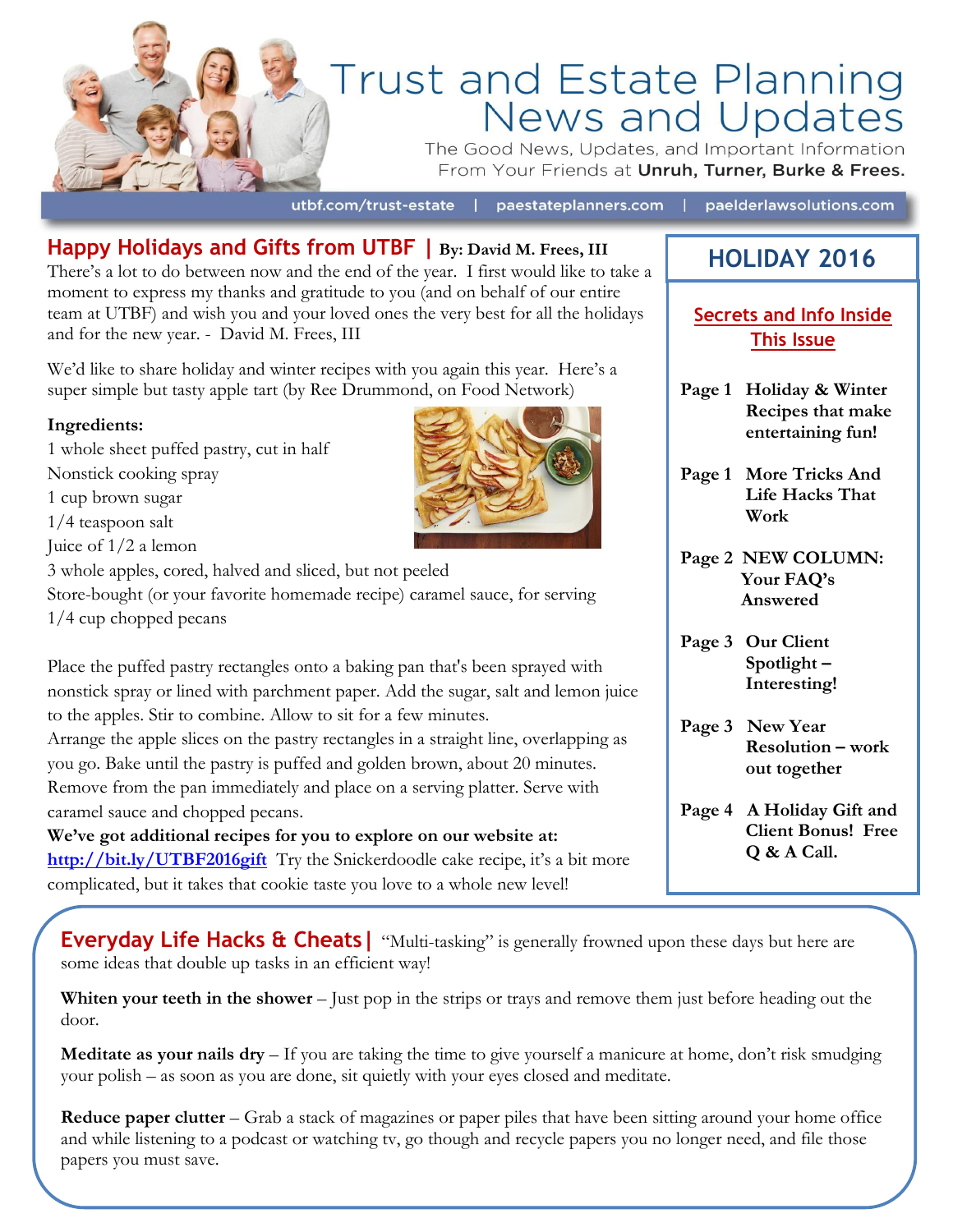**Get Your Questions Answered |**As a bonus for our newsletter readers, we are starting a new column designed to answer your common estate, trust, and related elder law questions.

#### **Why do I need a new Power of Attorney when all the agents are still correct?**

I take it from the question that we have suggested that you update the financial power of attorney even though you don't want or need to change the primary and substitutes you've named to act for you if you're incapacitated. That's probably because many years have passed since we first drafted it for you and the law has changed several times over the last few years.

For example, new powers of attorney require a special notice on the front and special acknowledgements at the end of the document. Those look similar to the old versions but having the new language helps when you go to a bank or other institution to use them.

The new law also requires two witnesses and a notary public and there have been a few changes in the language you might use regarding gifts and long term care planning as well as empowering agents to engage in business transactions for you.

Bottom line? It's a good idea to update and upgrade these documents along with your living wills, medical powers of attorney, HIPPA authorizations and wills every five to ten years.

If you have an estate planning, trust or elder law related question for us, please email Lisa at  $lsn \cdot \text{order}(a)$ utbf.com with it and we'll feature the answer in a future edition.



Please note, that the answers to these questions assume many particular facts and are not based on your particular circumstances. They do not constitute legal advice and are for informational and educational purposes only.

#### **TRUSTEE MANUAL |**

See the insert for more information on how to reserve your copy of the Trustee Manual. If you are a trustee or have named a trustee and want to preorder our "Trustee Manual" for yourself and/or your heirs, please give Lisa or Tammy a call at 610- 933-8069. Discounts for multiple copies.

This manual (which is over 170 pages long) is a stepby-step set of instructions for you as a trustee or for your heirs and the trustees under your will or living trust. It's a great resource, and if you reserve now, you will pay only \$197 (discounted from \$297) when it's published in early 2017.

**Want to know how to get it for free? Call 610-933- 8069. If you book a family meeting, or an executor or trustee training meeting, we will give you the entire manual for free.**

#### **Don't Leave Vacation Days on the Table |**

Around this time of the year, you probably need a vacation but you haven't taken all the vacation days you have coming to you. A survey reported on *The Wall Street Journal* website found that in 2015, more than half (55 percent) of U.S. employees failed to use their full allotment of vacation days. Workers used an average of 16.2 vacation days, down from the 20.3 days they took off from 1976 to 2000, and left a total of 658 million days unused.

In addition to the physical and mental costs associated with not getting enough rest and relaxation, skipping vacations has an economic impact, depriving the U.S. economy of \$223 billion in recreational and other vacation-related spending such as restaurants, hotels, and other activities.

If you have some "use or lose" vacation time, what are you waiting for?

**Go enjoy it!**

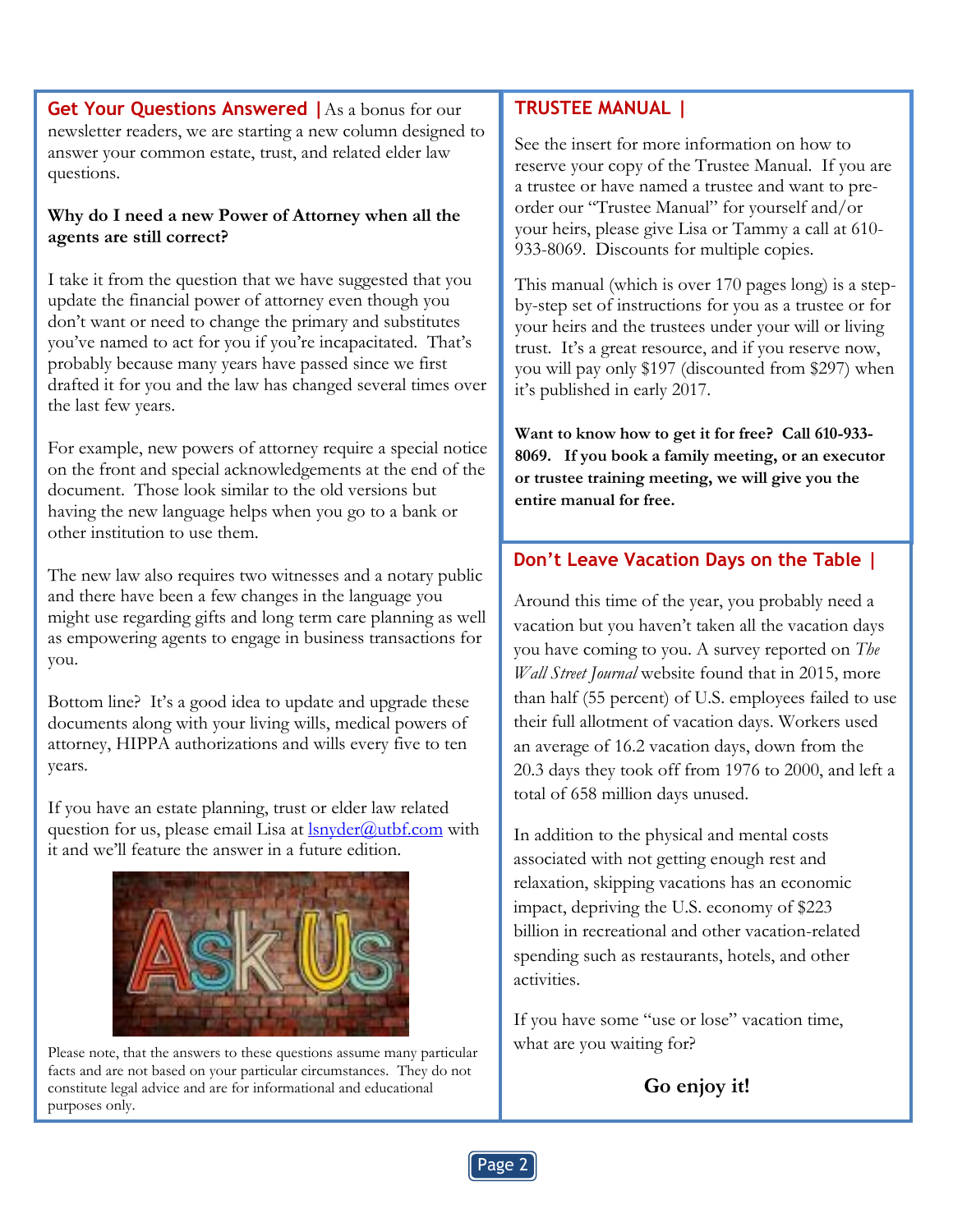**CLIENT SPOTLIGHT |** David Frees, who has a couple of black belts himself, spent a few minutes interviewing Somnath Sikdar, who is an old friend (he even interned for UTBF while in school), a client, and one of the owners of Dragon Gym. This gym is in the business of making people better versions of themselves through martial arts and physical exercise. It has locations in Exton and Berwyn and there are a variety of martial arts classes at each location for both kids and adults. Check out the gym: [www.dragongym.com.](http://www.dragongym.com/) Here's an excerpt of their conversation.



**What are you reading right now?** I am charging through three books right now. The 21 Laws of Leadership, Traction: Get A Grip on Your Business, and I'm listening to Multipliers: How the Best Leaders Make Everyone Smarter. **Is there anything that you've purchased recently that made a real difference in your life?** Besides Business Black Ops? That always makes a big difference in my life every year. (Editor's note: BBO is a business coaching event that David Frees runs for entrepreneurs and professionals). **What is the first website you check when you get to that in the morning?** The first thing I check is my email, and then I check Facebook. **So you use Facebook as a way of staying in touch with people?** Absolutely, and then usually if I'm on Facebook, I'll go down the rabbit hole and be on way too long! **Favorite city?** I really like San Diego. We also like going to Arizona, we love the weather there. R**estaurant?** Alba in Malvern. **Movie?** Interstellar **Charity?** Domestic Violence Center of Chester County.<http://www.dvccc.com/>**What do you never travel without? It's ok if it's a weapon!** If I can, I always take at least one knife with me. And my phone. **Current state of mind?** Medium stress, the year is closing out and I know I have a lot of stuff to do. **When would you describe yourself as being the happiest?** When I'm with my daughter. **What living person do you admire the most?** I admire Dave Frees the most, and I'm not just saying that, I'm really not. I hesitated saying it because it's super corny because you're interviewing me. **What quality do you deplore in others?** Closemindedness. **What is your greatest** 

**extravagance?** Good food – and spirits. **If you could change one thing about yourself, what would it be?** I think I could be more patient and understanding of others.

## **GETTING STARTED ON A NEW YEAR'S RESOLUTION TOGETHER|**

Your significant other's health habits strongly influence your own. An active partner will lend you support to improve your exercise habits if you have been slacking off. Seeing your partner exercise reminds you to work out and can provide accountability – you are less likely to skip a workout if someone is joining you! Why not start the

new year off with a commitment to doing something active together at least two or three times a week?

 is a more satisfying and committed relationship! Really. Couples report feeling happier with their relationships and more in love with their partners We all know that exercise is linked with better health and lower rates of cancer, diabetes and depression. The added benefit of working out together after completing a physical activity together.

If you wish your partner was more active, the key is suggesting activities that



are enjoyable to you both so that it doesn't seem like exercise. Try ballroom dancing, kayaking, golf, tai chi, or yoga. One of the easiest activities is walking. If the streets in your neighborhood are too busy to walk on, drive to the nearest park and walk there. Take your pet along when you can! For the couple that enjoys a little competition, try a spin class or enter a 5k. The activity doesn't matter, the goal is for you and your partner, and your relationship, to be healthy!

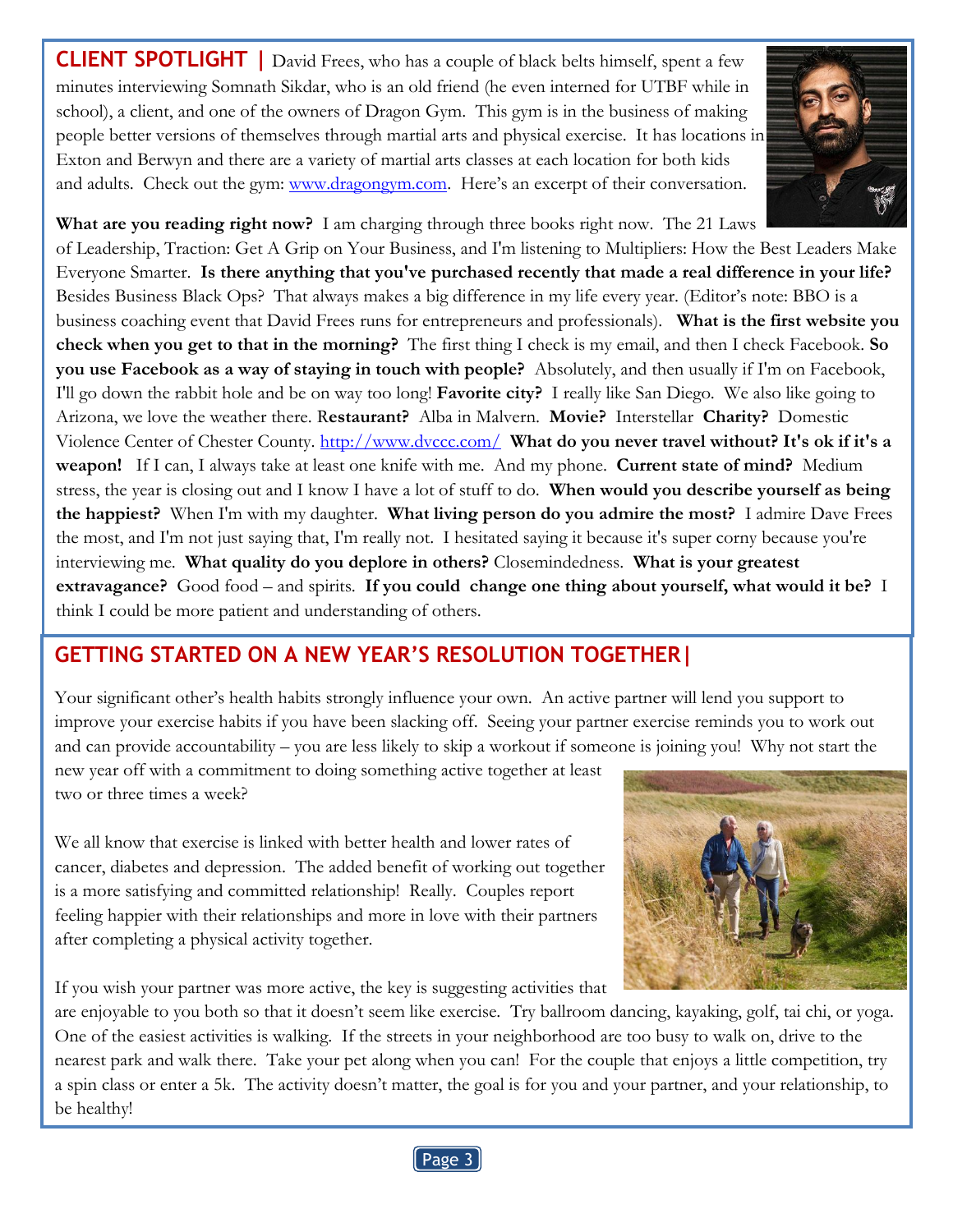

#### **Trust and Estate Planning News and Updates**

The Good News, Updates, and Important Information From Your Friends at Unruh, Turner, Burke & Frees.

PO BOX 289 · PHOENIXVILLE, PA 19460

#### **Complimentary Attorney Call In Hours: Mark Your Calendar for Jan 10, 2017**

**Have a quick question about your estate plan, elder law, being an executor or trustee, and/or changes in the estate or inheritance tax laws?**

**We have free call in hours as a bonus for our existing clients. These call in times are limited and are on a first come/first served basis.**

**Call in for Dave, Doug or Whitney anytime on the schedule below. You can have up to ten minutes of free attorney time but note that charges may apply if you need formal legal representation or help. As always, you will never be charged unless you agree to the fee in advance.**

> **FREE CLIENT BONUS CALL IN HOURS: January 10th from 11:00 am to 1:00 pm. To get your free call dial 610-933-8069. This is an exclusive UTBF client benefit.**





**David M. Frees, III, Douglas L. Kaune, and Whitney P. O'Reilly**

[www.utbf.com/trust-estate](http://www.utbf.com/trust-estate) [www.paestateplanners.com](http://www.paestateplanners.com/) [www.paelderlawsolutions.com](http://www.paelderlawsolutions.com/) **Coming Soon in UTBF News & Updates Get a jump on our Facebook contest, go to [www.facebook.com/UTBFTrustEstates](http://www.facebook.com/UTBFTrustEstates) and like our page to get more recipes & important information.**

**Send us your favorite recipes to be included in upcoming issues (and Offices of UTBF Attorneys maybe our cookbook), email the recipe (with a pic) to <u>lsnyder@utbf.com</u>.** 

> **Editor-in-Chief: Lisa K. Snyder 610-933-8069**



**Where to begin 2017: "…A clear perception of one's own ruling principle" – Epictetus**

**So take time, quiet your mind and be clear on what really matters. Happy New Year!**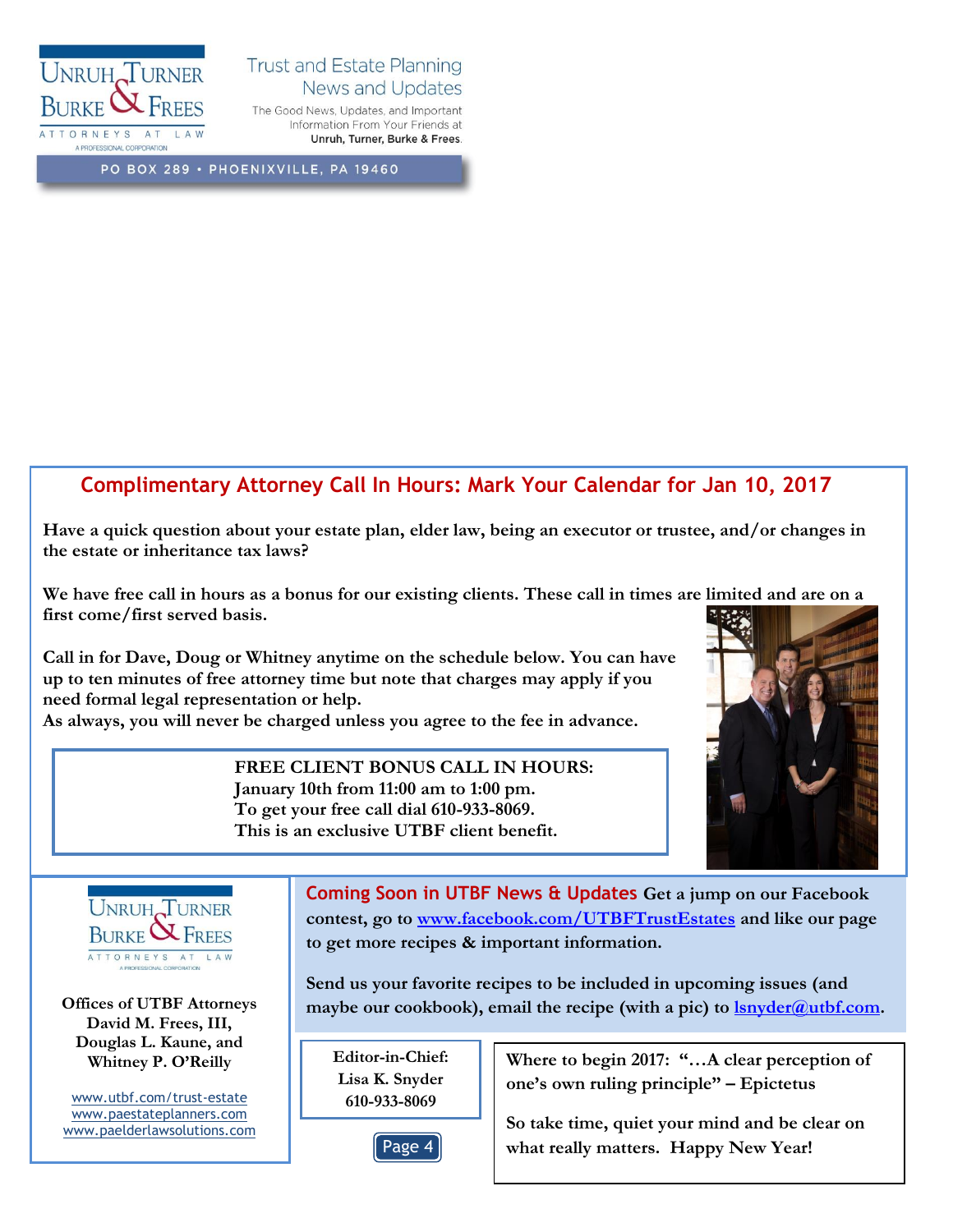**Are You One Of Our Existing clients or "Friends or Family" of our clients?**

# **This is Your Last Chance… To lock in 2016 Prices For 2017**

But first, let me tell you a story. I remember, when my kids were in college (my last one just graduated). I'd get these letters from all three schools proclaiming: "We're truly proud to announce that our tuition increase will be only 8.9% for the next academic year."

Really!? They were proud of that? That sounded outrageous to me.

But I ran a professional practice and have been in business for decades so I understood. Things get more expensive. But while I understood the crazy prize increase, it was still painful and I wasn't about to get my kids to drop out of college. Now, however, the shoe is on the other foot. Here I am staring at huge cost increases and having to increase our own estate planning and trust fees.

You see, unfortunately, we just got the 2017 bill for our firm health insurance, our legal research programs, our phone systems and computer network as well as our websites and our software. And, guess what? Everything went up in cost…. dramatically.

#### **But there is a difference! We love our clients so we want to make you a great offer. That's good for all of us.**

We all understand that clients don't like price increases. Fair enough. We don't like having to do it. So we're holding a few spots in 2017 at 2016 prices AND you can have a free review. Here's how it works…

**If it's been more than 3 years since your last will update, or if you want to go from a will to a living trust or to protect your IRA with an IRA trust and you're ready to book your appointment, we're ready to lock in 2016 prices for the first 21 clients to book appointments in January, February, March or April.**

#### **Maybe you've been thinking about updating. Now is the time to act.**

To get the discounted pricing, just call Lisa or Tammy (before December 31<sup>st</sup>) and book a free consult for your estate planning review. We're already full through the end of the year so your appointment with any one of the attorneys (David, Doug, or Whitney) can be any time before April 30 2017 to qualify. We're happy to give you a complimentary review and no matter what you want and need in your estate planning, we will lock in your 2016 price. That could be quite a savings!

**If you're wondering why we have to limit this to the first 21 clients to call, it's just that the attorneys' calendars are already filling up and we only have a certain number of appointments available. We have to save a few openings in the event a client has an emergency. So call 610-933- 8069 to save one of those discounted estate plans and to get your free consultation.**